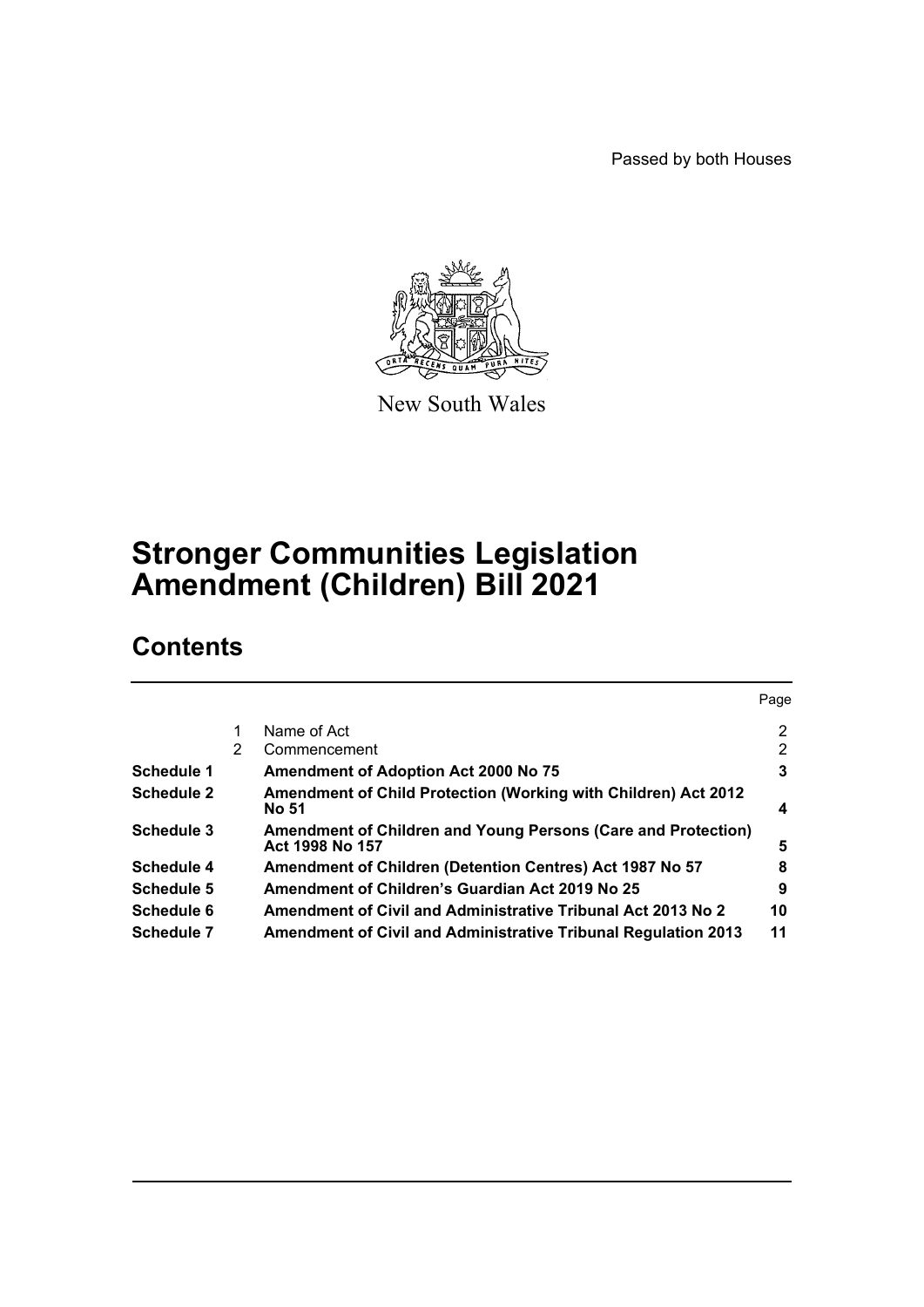*I certify that this public bill, which originated in the Legislative Assembly, has finally passed the Legislative Council and the Legislative Assembly of New South Wales.*

> *Clerk of the Legislative Assembly. Legislative Assembly, Sydney, , 2021*



New South Wales

# **Stronger Communities Legislation Amendment (Children) Bill 2021**

Act No , 2021

An Act to amend various Acts relating to children in the Communities and Justice portfolio.

*I have examined this bill and find it to correspond in all respects with the bill as finally passed by both Houses.*

*Assistant Speaker of the Legislative Assembly.*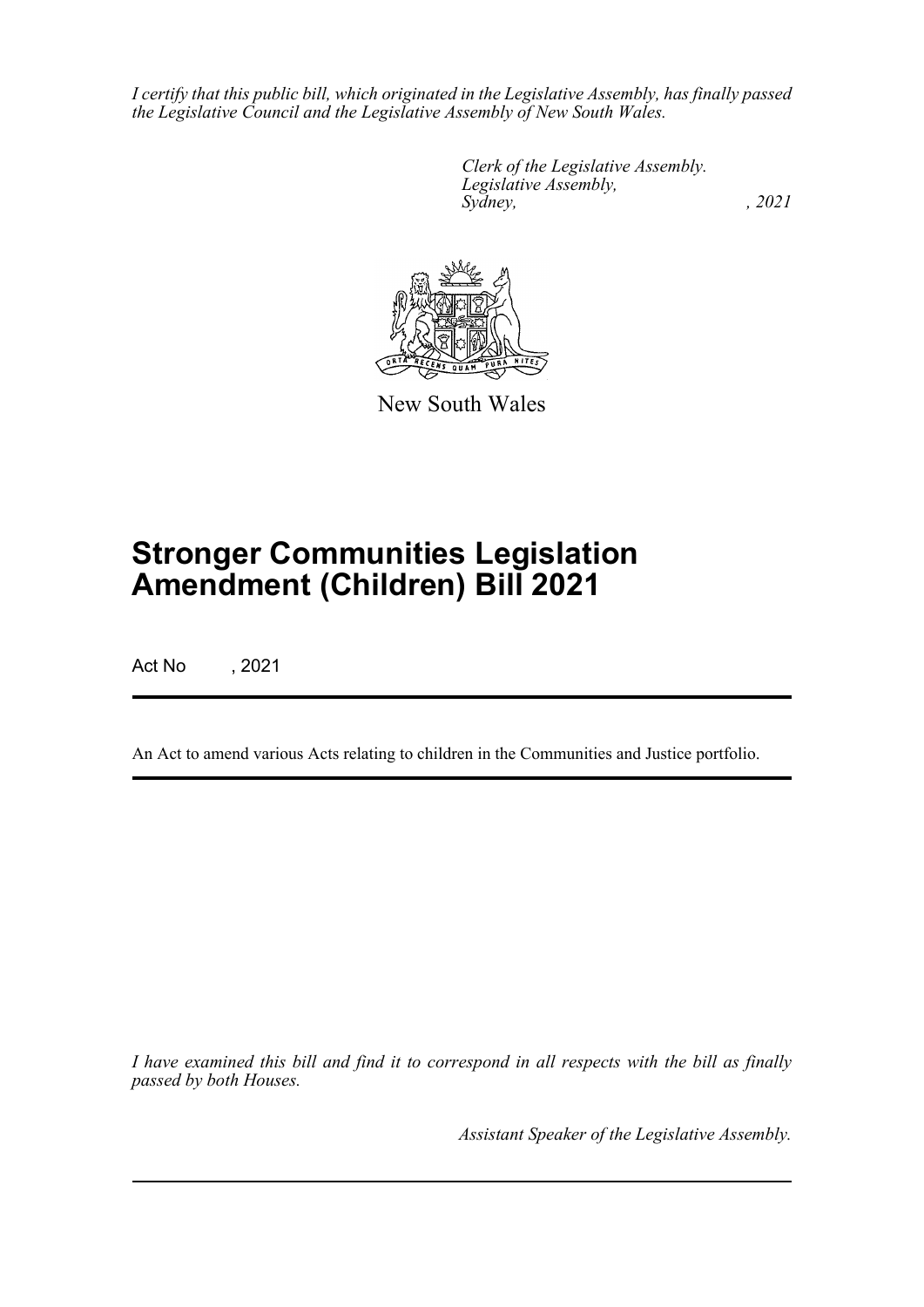# <span id="page-2-0"></span>**The Legislature of New South Wales enacts—**

#### **1 Name of Act**

This Act is the *Stronger Communities Legislation Amendment (Children) Act 2021*.

#### <span id="page-2-1"></span>**2 Commencement**

- (1) This Act commences on the date of assent to this Act, except as provided for in subsection (2).
- (2) Schedules 2 and 3[2] and [5]–[9] commence on a day or days to be appointed by proclamation.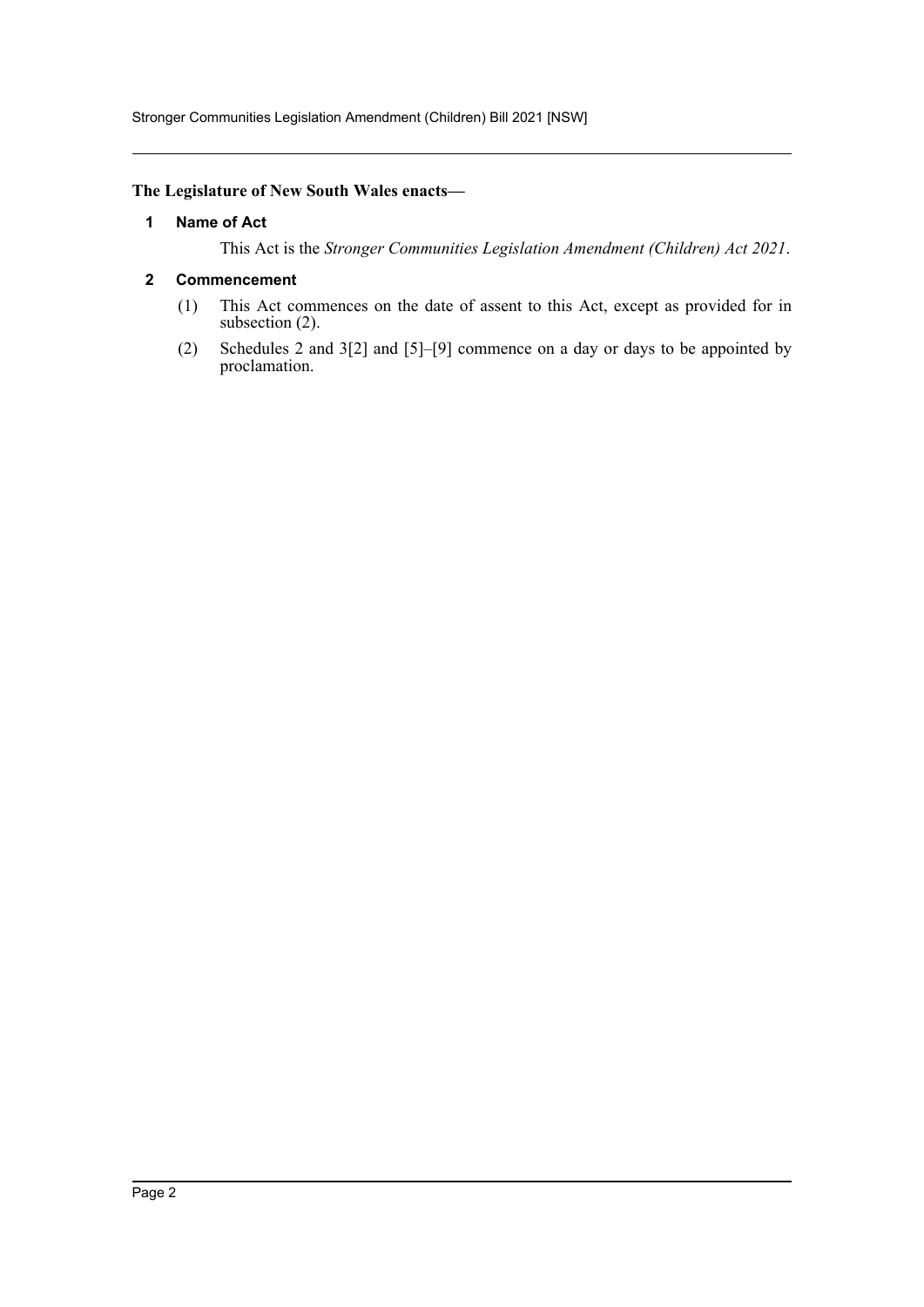# <span id="page-3-0"></span>**Schedule 1 Amendment of Adoption Act 2000 No 75**

## **[1] Section 124AA**

Insert after section 124—

## **124AA Use of Guardian Ad Litem Panel**

- (1) Without limiting section 123(1) or 124(1)(a), the Court may order that a person be represented by a guardian ad litem without naming a particular person to be appointed as guardian ad litem.
- (2) If the Court makes an order under subsection (1), the guardian ad litem is taken to have been appointed when the Court receives a written notice from the administrator of the Guardian Ad Litem Panel naming the person selected to be the guardian ad litem.

### **[2] Section 124A Guardian ad litem—exclusion of personal liability**

Omit section 124A(3).

### **[3] Schedule 3 Savings, transitional and other provisions**

Insert at the end of the Schedule, with appropriate Part and clause numbering—

# **Part Provisions consequent on enactment of Stronger Communities Legislation Amendment (Children) Act 2021**

#### **Appointment of guardian ad litem**

- (1) A person selected before the commencement date by the relevant administrator to be a guardian ad litem in proceedings in the Court is taken to have been validly appointed as a guardian ad litem if-
	- (a) a request was made to the administrator by or on behalf of the Court for a person to be selected as a guardian ad litem for—
		- (i) a child the subject of adoption proceedings, or
		- (ii) an adoptive parent of a child the subject of adoption proceedings, or
		- (iii) a birth parent of a child the subject of adoption proceedings, and
	- (b) the administrator notified the Court of the name of the person selected.
- (2) In this clause—

*commencement date* means the date on which section 124AA commenced.

*relevant administrator*, in relation to the selection of a guardian ad litem, means the person responsible at the time of the selection for administering the body known as the Guardian Ad Litem Panel, as constituted from time to time, before this Part commenced.

#### **[4] Dictionary**

Insert in the Dictionary in alphabetical order—

*administrator*, of the Guardian Ad Litem Panel, means the person responsible for the constitution of the Guardian Ad Litem Panel under the *Children and Young Persons (Care and Protection) Act 1998*.

*Guardian Ad Litem Panel* has the same meaning as in the *Children and Young Persons (Care and Protection) Act 1998*.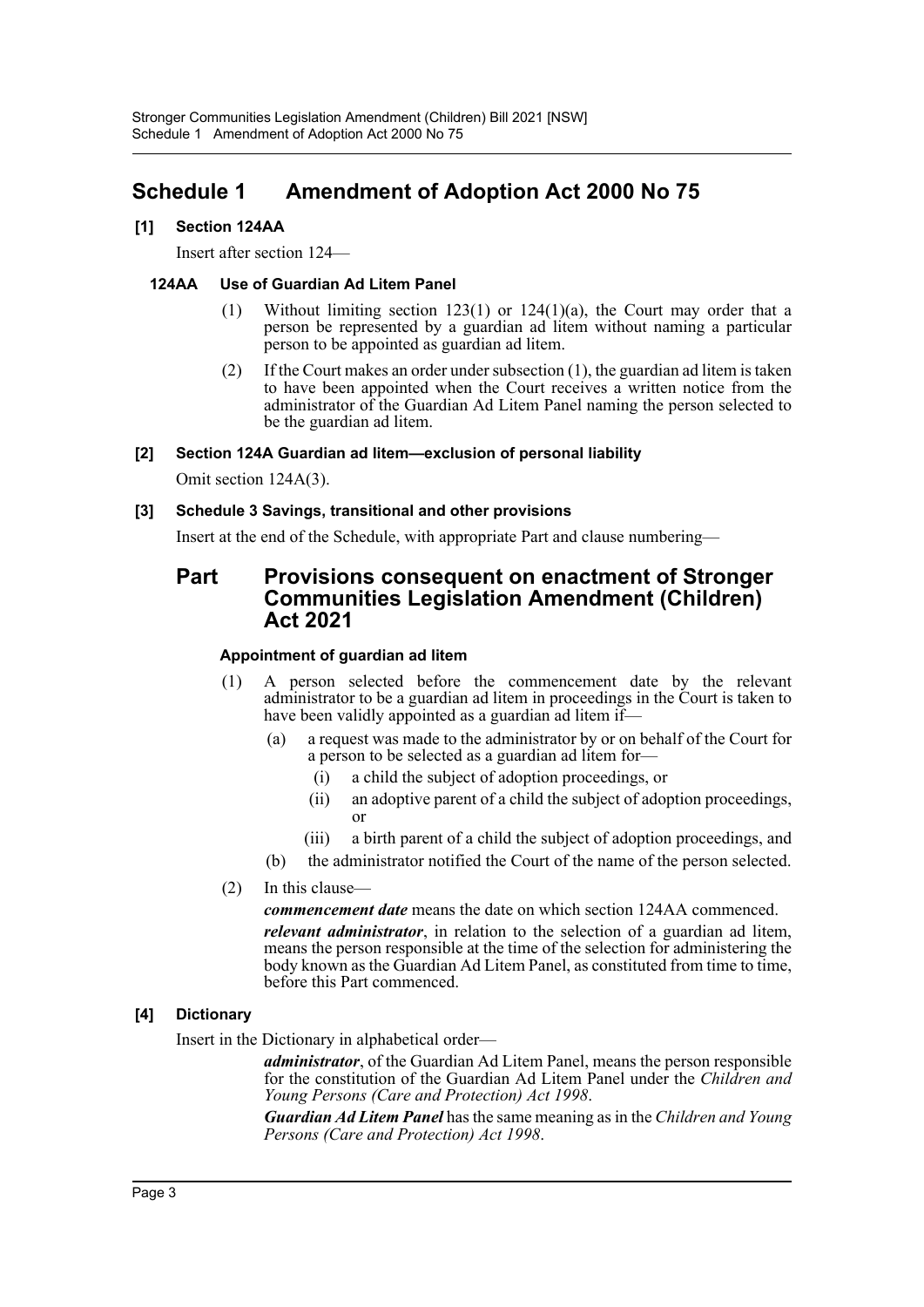# <span id="page-4-0"></span>**Schedule 2 Amendment of Child Protection (Working with Children) Act 2012 No 51**

## **[1] Section 26 Persons not entitled to apply for review or enabling order**

Insert after section  $26(1)(a)(viii)$ —

(viiia) an offence against the *Crimes Act 1900*, section 79 or 530,

# **[2] Section 33A**

Insert after section 33—

### **33A Notification of animal cruelty offences**

- (1) An animal welfare body is authorised to disclose to the Children's Guardian the following information about a person—
	- (a) the commencement by the body of proceedings for an animal cruelty offence by the person,
	- (b) a finding of guilt against the person, whether or not a conviction is recorded, for an animal cruelty offence.
- (2) In this section—

# *animal cruelty offence* means—

- (a) an offence under the *Prevention of Cruelty to Animals Act 1979*, section 5, 6, 11, 12, 15, 16, 17, 18, 18A, 21A or 23, or
- (b) an offence under the *Crimes Act 1900*, section 79, 80, 530 or 531.

*animal welfare body* means each of the following—

- (a) Royal Society for the Prevention of Cruelty to Animals, New South Wales,
- (b) Animal Welfare League NSW.

# **[3] Schedule 1 Assessment requirement triggers**

Insert "5(1) or (2) or" after "section" in clause  $1(2)(g)$ .

# **[4] Schedule 2 Disqualifying offences**

Insert after clause  $1(1)(q)$ —

(q1) an offence under the *Crimes Act 1900*, section 530.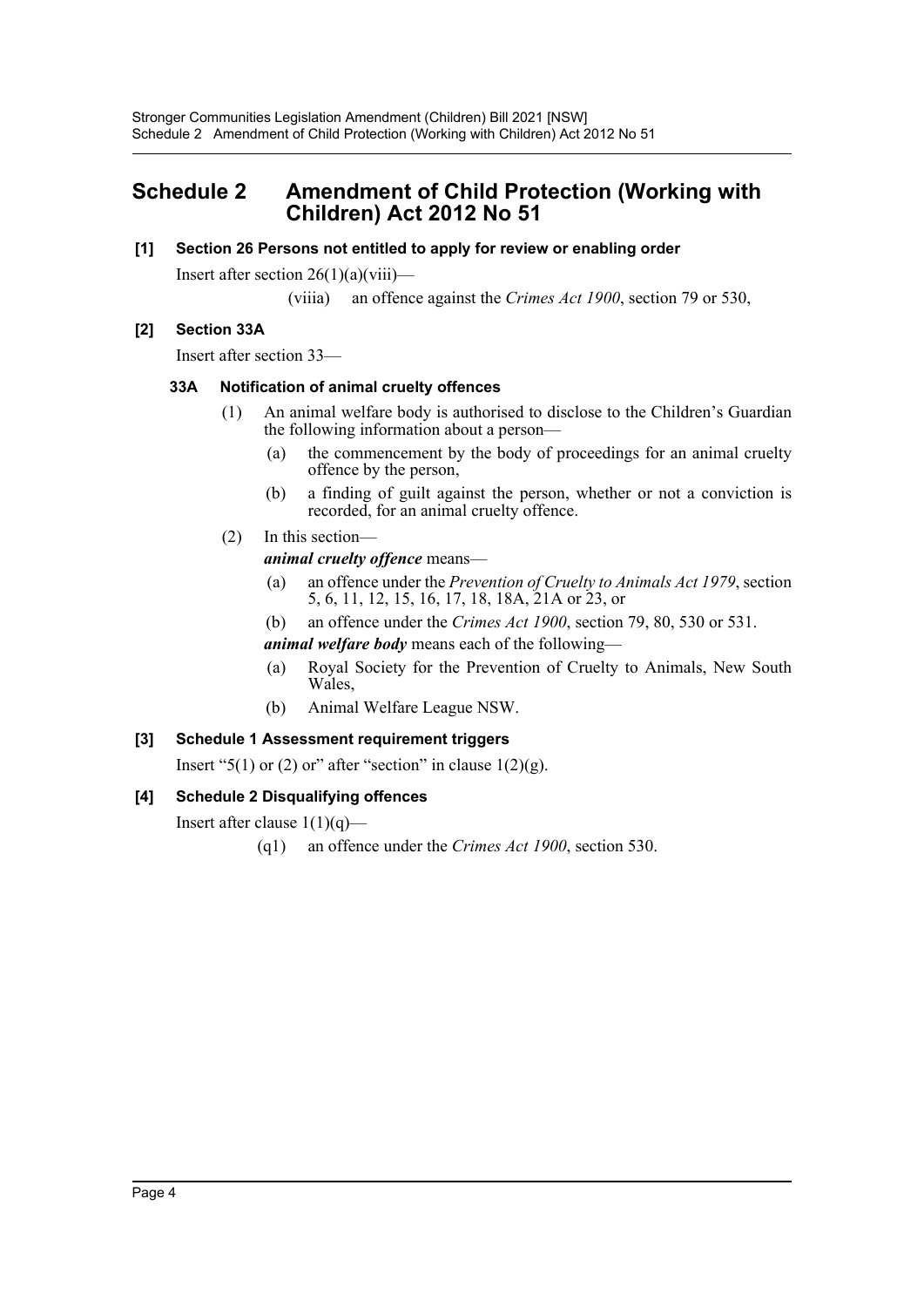# <span id="page-5-0"></span>**Schedule 3 Amendment of Children and Young Persons (Care and Protection) Act 1998 No 157**

# **[1] Section 3 Definitions**

Insert in alphabetical order in section 3(1)—

*administrator*, of the Guardian Ad Litem Panel, means—

- (a) the Secretary, or
- (b) the person prescribed by the regulations as the administrator of the Guardian Ad Litem Panel.

*authorised residential care worker*—see section 137AA.

*Guardian Ad Litem Panel* means the panel constituted as the Guardian Ad Litem Panel by the administrator.

# **[2] Section 79B Applications for guardianship orders**

Omit section 79B(7). Insert instead—

- An application cannot be made under subsection  $(1)(c)$  by a person who is an authorised carer solely in the person's capacity as 1 or both of the following—
	- (a) the principal officer of a designated agency,
	- (b) an authorised residential care worker.

# **[3] Section 101AA**

Insert after section 101—

#### **101AA Use of Guardian Ad Litem Panel**

- (1) Without limiting section 100(1) or 101(1)(a), the Children's Court may order that a person be represented by a guardian ad litem without naming a particular person to be appointed as guardian ad litem.
- (2) If the Children's Court makes an order under subsection (1), the guardian ad litem is taken to have been appointed as guardian ad litem when the Children's Court receives a written notice from the administrator of the Guardian Ad Litem Panel naming the person selected to be the guardian ad litem.

#### **[4] Section 101A Guardian ad litem—exclusion of personal liability**

Omit section 101A(3).

# **[5] Section 137 Authorised carers**

Insert after section 137(3)—

(4) Subsection (3) does not apply to a person who is an authorised carer solely because the person is an authorised residential care worker.

# **[6] Section 137AA**

Insert after section 137—

#### **137AA Definition of authorised residential care worker**

- (1) In this Act, *authorised residential care worker* means—
	- (a) a person who—
		- (i) is authorised as an authorised carer by a designated agency, and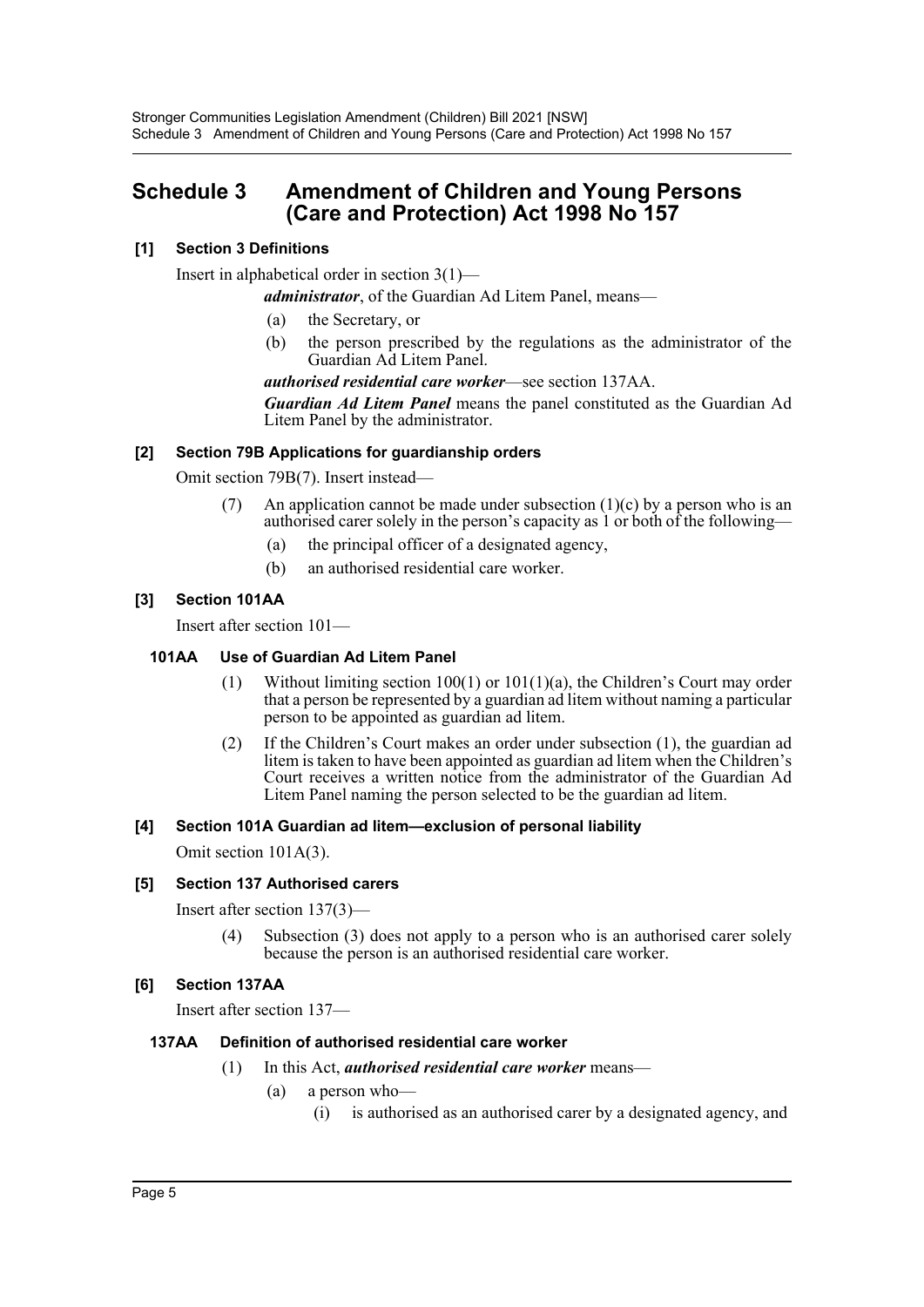- (ii) provides statutory out-of-home care or supported out-of-home care only in the course of the person's professional work or paid employment, or
- (b) a person who is a member of a class of persons prescribed by the regulations.
- (2) The regulations may prescribe a class or classes of persons who, despite subsection (1)(a), are not authorised residential care workers.

#### **[7] Section 146 Involvement of authorised carers in decision-making**

Insert at the end of the section—

(2) Subsection (1) does not apply to a person who is an authorised carer solely because the person is an authorised residential care worker.

### **[8] Section 147 Indemnity of authorised carers**

Insert at the end of the section—

(2) Subsection (1) does not apply to loss or damage suffered by an authorised carer in the course of providing care as an authorised residential care worker.

#### **[9] Section 149E Consent of authorised carer to disclosure of high level identification information**

Insert after section 149E(2)—

(3) This section does not apply to a person who is an authorised carer of a child or young person solely because the person is an authorised residential care worker.

# **[10] Section 264 Regulations**

Insert after section 264(1A)(l)—

(m) specifying the administrator of the Guardian Ad Litem Panel.

#### **[11] Schedule 3 Savings, transitional and other provisions**

Insert at the end of the Schedule, with appropriate Part and clause numbering—

# **Part Provisions consequent on enactment of Stronger Communities Legislation Amendment (Children) Act 2021**

#### **Appointment of guardian ad litem**

- (1) A person selected before the commencement date by the relevant administrator to be a guardian ad litem in proceedings in the Children's Court is taken to have been validly appointed as a guardian ad litem if—
	- (a) a request was made to the administrator by or on behalf of the Children's Court for a person to be selected as a guardian ad litem for—
		- (i) a child or young person the subject of proceedings in the Children's Court, or
		- (ii) a parent of a child or young person, and
	- (b) the administrator notified the Children's Court of the name of the person selected.
- (2) In this clause—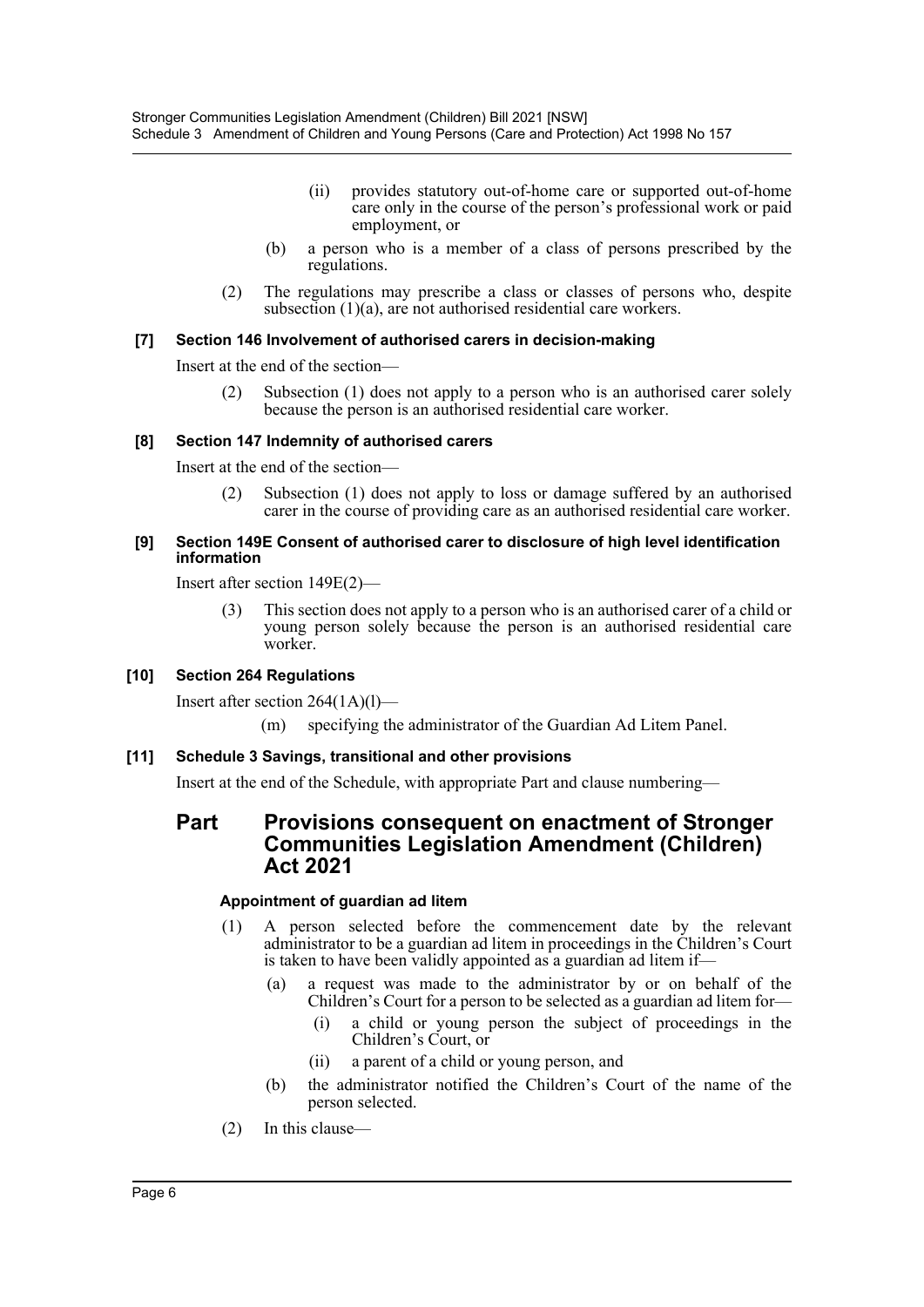*commencement date* means the date on which section 101AA commenced. *relevant administrator*, in relation to the selection of a guardian ad litem, means the person responsible at the time of the selection for administering the body known as the Guardian Ad Litem Panel, as constituted from time to time, before this Part commenced.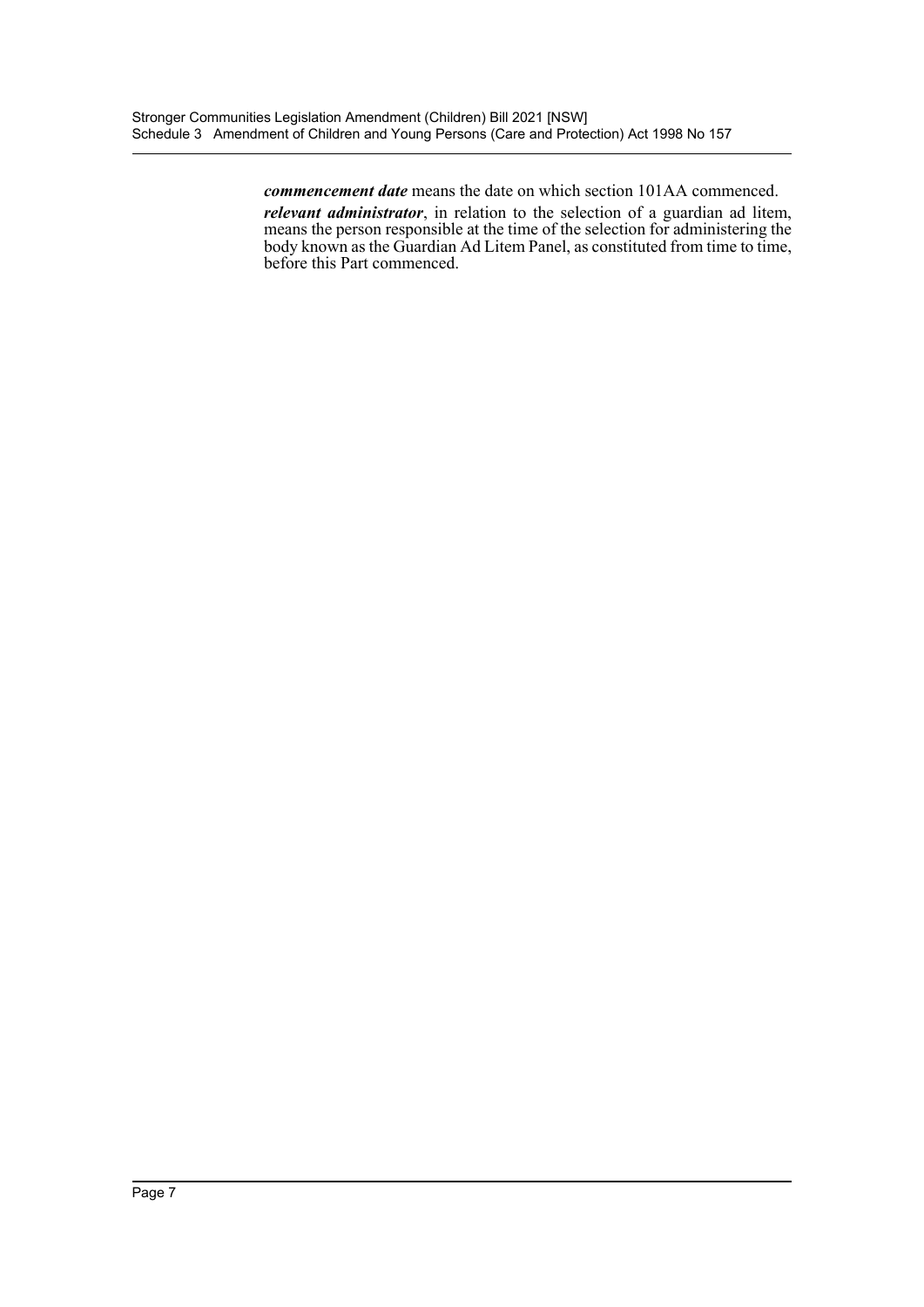# <span id="page-8-0"></span>**Schedule 4 Amendment of Children (Detention Centres) Act 1987 No 57**

### **[1] Section 41 Jurisdiction of Children's Court relating to parole**

Insert after section 41(2)—

(3) This section does not prevent a bail decision under the *Bail Act 2013*, section 8 being dealt with under that Act.

### **[2] Section 67 Hearings as to non-compliance and revocation**

Omit "may make any decision that it could make on a reconsideration application under section  $74(1)$ ." from section  $67(4)$ .

Insert instead—

may—

- (a) vary the date on which a revocation order took effect, or
- (b) rescind an earlier date, specified under section 68(1), on which a revocation order took effect, or
- (c) rescind or confirm the revocation order.

### **[3] Section 67(5)**

Insert after section 67(4)—

(5) In making a decision under subsection (4), the Children's Court may take into account the behaviour of the juvenile offender while released on parole or after the revocation of the parole order.

#### **[4] Section 68 Effect of revocation order**

Insert after section 68(3)—

(4) A juvenile offender is not at large for the purposes of subsection (3) if the juvenile offender is in custody for a separate charge.

#### **[5] Section 75 Decisions on reconsideration**

Omit "On the" from section 75(1).

Insert instead "On a hearing held in accordance with section  $73(1)(b)$  or on the".

# **[6] Section 75(1)(d)–(f)**

Insert at the end of section  $75(1)(c)$ —

, or

- (d) rescind the revocation of a parole order, or
- (e) vary the date on which the revocation of a parole order took effect, or
- (f) rescind an earlier date, specified under section 68(1), on which the revocation of a parole order took effect.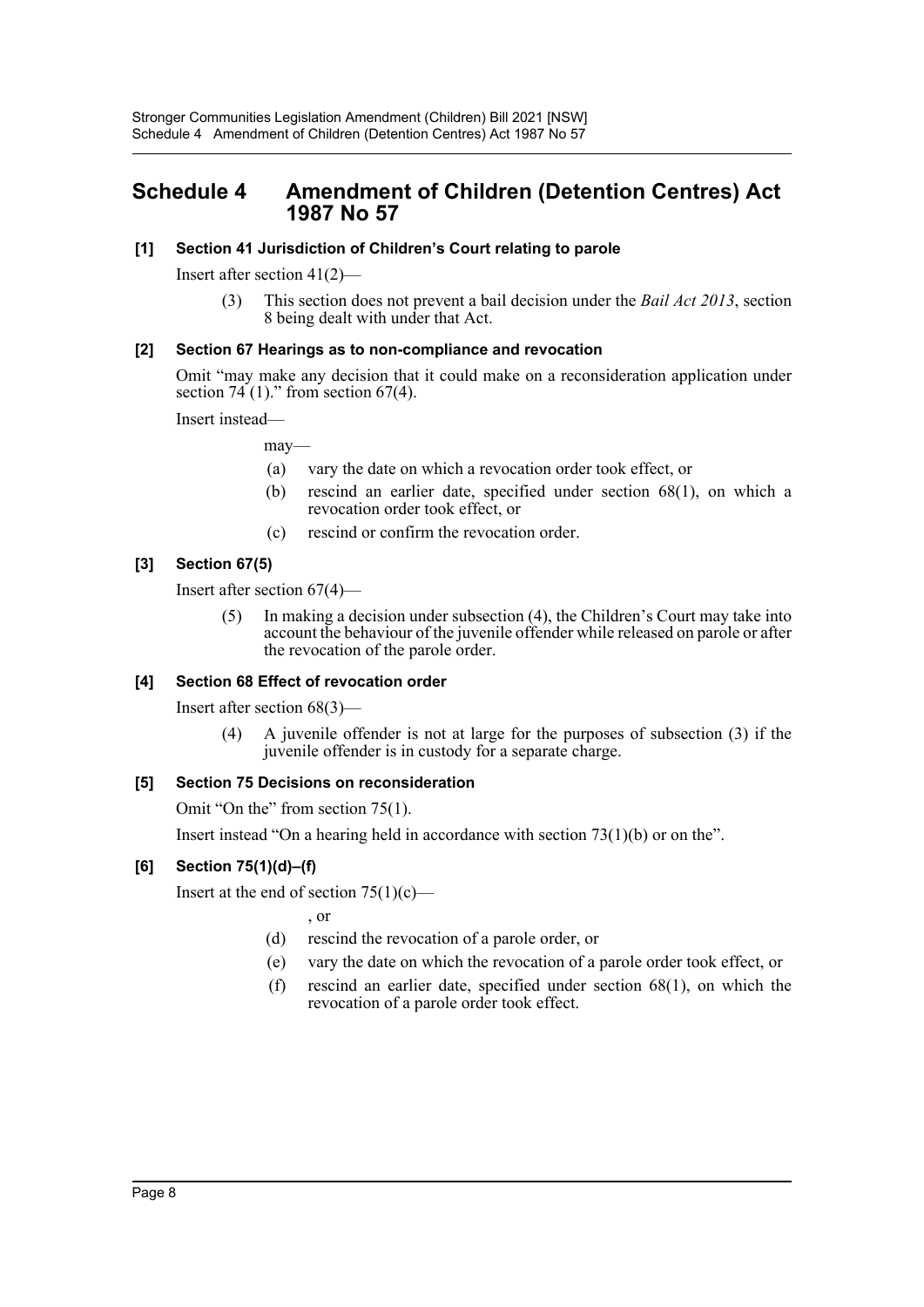# <span id="page-9-0"></span>**Schedule 5 Amendment of Children's Guardian Act 2019 No 25**

# **[1] Section 29 Children's Guardian to be given notification of reports**

Omit "unless the head of the relevant entity has a reasonable excuse." from section 29(4). Insert instead—

unless—

- (a) an exemption applies under section 30, or
- (b) the head of the relevant entity has a reasonable excuse.

# **[2] Section 30, heading**

Omit "**reporting**". Insert instead "**notification**".

# **[3] Section 30(1)**

Omit "being reportable conduct". Insert instead "notification under section 29".

# **[4] Section 30(2)**

Omit "being reportable conduct". Insert instead "notification under section 29".

### **[5] Section 33 Concurrent investigations or proceedings**

Omit section 33(4). Insert instead—

(4) If the investigation under this Part is not suspended, the Children's Guardian or head of the relevant entity that decides not to suspend the investigation must ensure the investigation is conducted in a way that does not prejudice the police investigation or court proceeding.

#### **[6] Section 36 Report by relevant entity about investigation or determination**

Insert after section 36(3)—

(3A) Despite subsection (2), the entity report is not required to be given to the Children's Guardian if the conduct is, because of an exemption under section 30(1), exempt from notification under section 29.

# **[7] Schedule 4 Savings, transitional and other provisions**

Omit "2 years after the day of commencement" from clause 1(4). Insert instead "on 1 September 2022".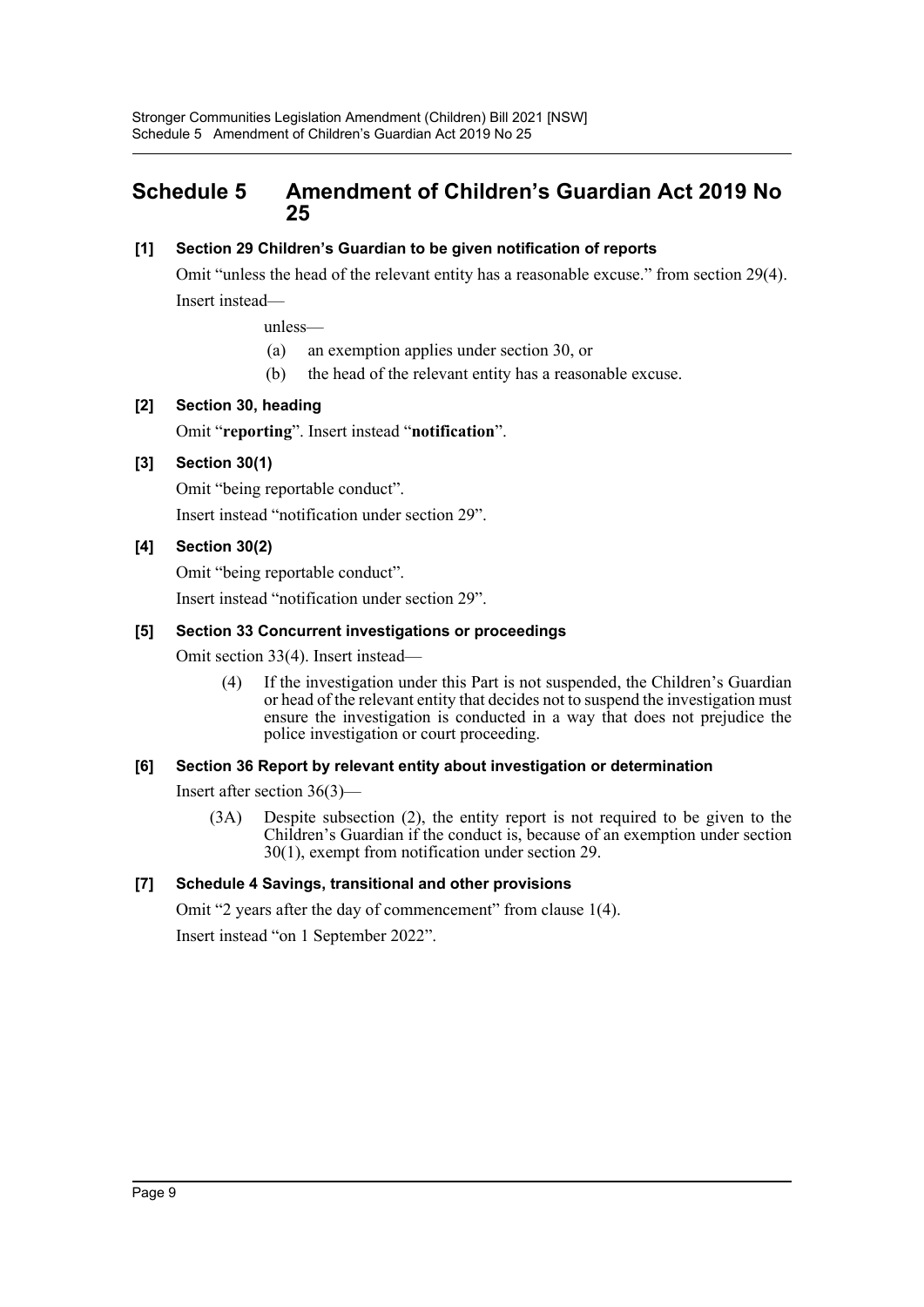# <span id="page-10-0"></span>**Schedule 6 Amendment of Civil and Administrative Tribunal Act 2013 No 2**

# **[1] Section 4 Definitions**

Insert in alphabetical order in section 4(1)—

*administrator*, of the Guardian Ad Litem Panel, means the person responsible for the constitution of the Guardian Ad Litem Panel under the *Children and Young Persons (Care and Protection) Act 1998*.

*Guardian Ad Litem Panel* has the same meaning as in the *Children and Young Persons (Care and Protection) Act 1998*.

# **[2] Section 45 Representation of parties**

Insert after section 45(4B)—

- (4C) Without limiting subsection  $(4)(a)$  or  $(4A)(a)$ , the Tribunal may order that a person be represented by a guardian ad litem without naming a particular person to be appointed as guardian ad litem.
- (4D) If the Tribunal makes an order under subsection (4C) the guardian ad litem is taken to have been appointed as guardian ad litem when the Tribunal receives a written notice from the administrator of the Guardian Ad Litem Panel naming the person selected to be the guardian ad litem.

# **[3] Schedule 1 Savings, transitional and other provisions**

Insert at the end of the Schedule, with appropriate Part and clause numbering—

# **Part Provisions consequent on enactment of Stronger Communities Legislation Amendment (Children) Act 2021**

# **Appointment of guardian ad litem**

- (1) A person selected before the commencement date by the relevant administrator to be a guardian ad litem in proceedings in the Tribunal is taken to have been validly appointed as a guardian ad litem if—
	- (a) a request was made to the administrator by or on behalf of the Tribunal for a person to be selected as a guardian ad litem for—
		- (i) a party in the proceedings, or
		- (ii) a child affected by the proceedings, and
	- (b) the administrator notified the Tribunal of the name of the person selected.
- (2) In this clause—

*commencement date* means the date on which section 45(4C) and (4D) commenced.

*relevant administrator*, in relation to the selection of a guardian ad litem, means the person responsible at the time of the selection for administering the body known as the Guardian Ad Litem Panel, as constituted from time to time, before this Part commenced.